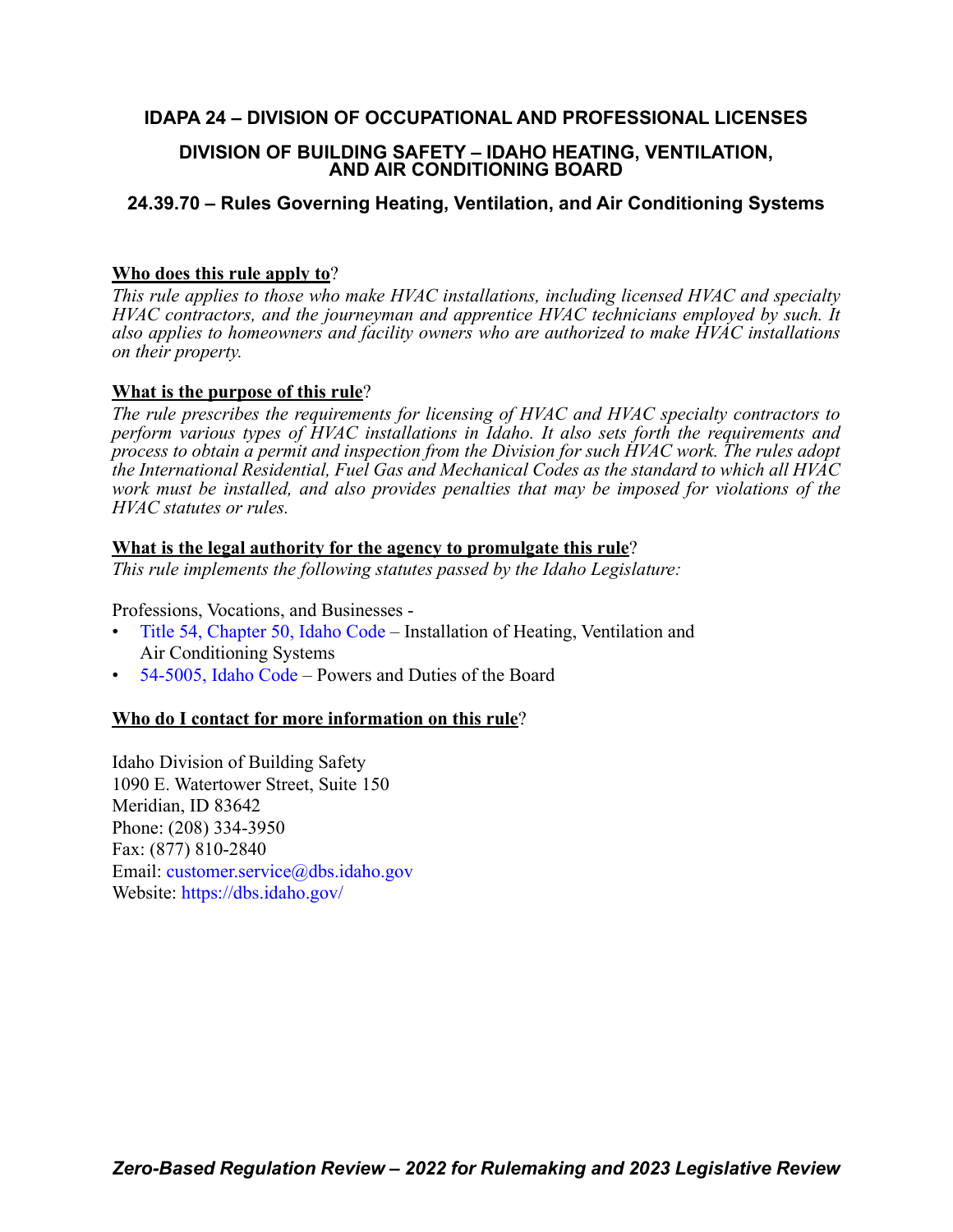# *Table of Contents*

| 24.39.70 - Rules Governing Installation of Heating, Ventilation, and Air<br><b>Conditioning Systems</b>                                                                                                                             |  |
|-------------------------------------------------------------------------------------------------------------------------------------------------------------------------------------------------------------------------------------|--|
|                                                                                                                                                                                                                                     |  |
|                                                                                                                                                                                                                                     |  |
| 002. Adoption And Incorporation By Reference Of The International Mechanical Code,<br>The International Fuel Gas Code, And Part V (Mechanical) And Part VI<br>(Fuel Gas) Of The International Residential Code For One (1)- And Two |  |
|                                                                                                                                                                                                                                     |  |
|                                                                                                                                                                                                                                     |  |
| 005. Certificates Of Competency -- Issuance, Renewal, Expiration -- Revival.  4                                                                                                                                                     |  |
| 011. HVAC Contractor And Specialty Contractor Certificate Of Competency -                                                                                                                                                           |  |
| 012. HVAC Journeyman Certificates Of Competency And Examination                                                                                                                                                                     |  |
| 013. HVAC Hearth Specialty Journeyman Certificates Of Competency Limitations:<br>Requirements.                                                                                                                                      |  |
| 014. HVAC Apprentice And Specialty Apprentice Requirements For Registration.  5                                                                                                                                                     |  |
| 015. HVAC Waste Oil Heating Specialty Journeyman Certificates Of Competency<br>. 6                                                                                                                                                  |  |
| 016. HVAC Fuel Gas Piping Specialty Journeyman Certificates Of Competency                                                                                                                                                           |  |
|                                                                                                                                                                                                                                     |  |
|                                                                                                                                                                                                                                     |  |
|                                                                                                                                                                                                                                     |  |
|                                                                                                                                                                                                                                     |  |
|                                                                                                                                                                                                                                     |  |
|                                                                                                                                                                                                                                     |  |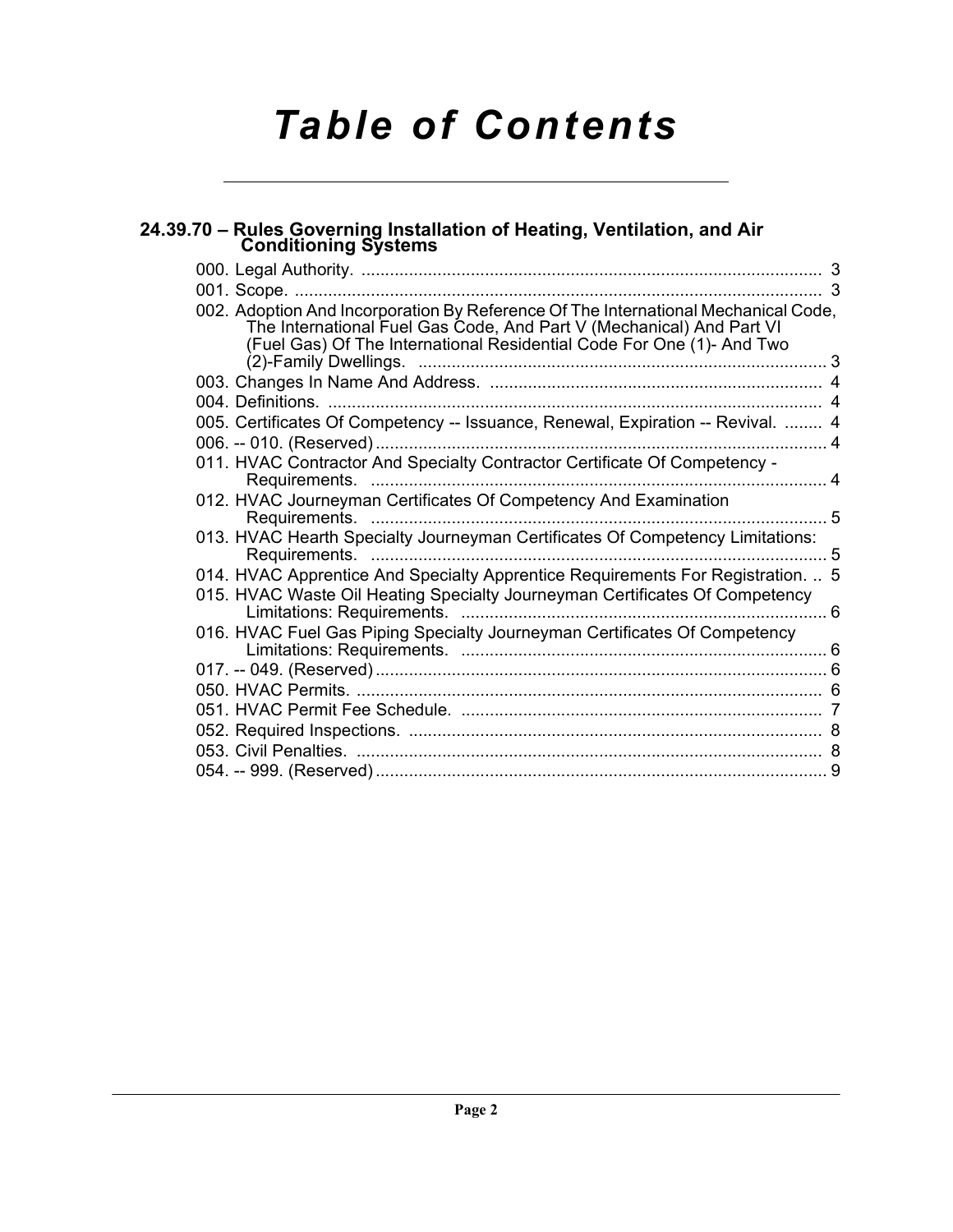#### **24.39.70 – RULES GOVERNING INSTALLATION OF HEATING, VENTILATION, AND AIR CONDITIONING SYSTEMS**

#### <span id="page-2-1"></span><span id="page-2-0"></span>**000. LEGAL AUTHORITY.**

The rules are promulgated pursuant to Sections 54-5001 and 54-5005(2), Idaho Code. (3-31-22)T

<span id="page-2-2"></span>**001. SCOPE.**

The rules establish the minimum standards for heating, ventilation, and air conditioning (HVAC) installation practice, certification, registration, and educational programs. (3-31-22)T

#### <span id="page-2-3"></span>ADOPTION AND INCORPORATION BY REFERENCE OF THE INTERNATIONAL **MECHANICAL CODE, THE INTERNATIONAL FUEL GAS CODE, AND PART V (MECHANICAL) AND PART VI (FUEL GAS) OF THE INTERNATIONAL RESIDENTIAL CODE FOR ONE (1)- AND TWO (2)- FAMILY DWELLINGS.**

**01.** International Mechanical Code. The 2018 Edition, including appendix "A," (herein IMC) is and incorporated by reference with the following amendments: (3-31-22) adopted and incorporated by reference with the following amendments:

**a.** Section 109. Delete. (3-31-22)T

**b.** Section 202 Definitions. Amend the definitions provided in the code for the terms identified herein graph by the following: (3-31-22) this paragraph by the following:

i. Add "conveyorized pizza" between the words "standard" and "bake" in the definition of Light-duty appliances. (3-31-22) appliances.  $(3-31-22)T$ 

ii. Remove the following definition of "Medium-duty Cooking Appliance": electric and gas conveyor<br>(3-31-22)T pizza ovens.

**02.** International Fuel Gas Code. The 2018 Edition, including appendixes "A, B, C, and D," (herein adopted and incorporated by reference with the following amendments: (3-31-22) IFGC) is adopted and incorporated by reference with the following amendments:

**a.** Section 109. Delete. (3-31-22)T

**b.** Section 406.4. Change the last sentence to: Mechanical gauges used to measure test pressure must have a range such that the highest end of the scale is not greater than two (2) times the test pressure nor lower than one and one-half (1.5) times the test pressure. (3-31-22) one and one-half  $(1.5)$  times the test pressure.

**c.** Section 406.4.1. Test Pressure. Not less than twenty (20) psig (140kPa gauge) test pressure is required for systems with a maximum working pressure up to ten (10) inches water column. For systems with a maximum working pressure between ten (10) inches water column and ten (10) psig (70kPa gauge); not less than sixty (60) psig (420kPa gauge) test pressure is required. For systems over ten (10) psig (70kPa gauge) working pressure, minimum test pressure may be no less than six (6) times working pressure. (3-31-22)T pressure, minimum test pressure may be no less than  $s$ ix  $(6)$  times working pressure.

**d.** Section 406.4.2. The test duration may not be less than twenty (20) minutes. (3-31-22)T

**e.** Add a new section 503.4.1.2 as follows: Testing. All plastic pipe within a dwelling used for venting flue gases must be tested at five (5) psi for fifteen (15) minutes. (3-31-22) T

**f.** Section 505.1.1. Addition. An interlock between the cooking appliance and the exhaust hood system is not be required for appliances that are of the manually operated type and are factory equipped with standing pilot burner ignition systems. (3-31-22) pilot burner ignition systems.

**03. Part V (Mechanical) and Part VI (Fuel Gas) of the International Residential Code for One (1)- and Two (2)-Family Dwellings**. The 2018 Edition, including appendixes "A, B, C, and D," (herein IRC) is adopted and incorporated by reference with the following amendments:

**a.** Add the following as section M1203.1: Carbon monoxide alarms. Where work requiring a permit occurs in existing dwellings, an approved carbon monoxide alarm must be installed outside of each separate sleeping area in the immediate vicinity of the bedrooms in dwelling units where a fuel fired appliance is installed. (3-31-22)T

**b.** Delete Section M1502.4.2 Duct Installation and replace with the following: Exhaust ducts must be supported at four (4) foot (1,219 mm) intervals and secured in place. The insert end of the duct must extend into the

**Section 000 Page 3**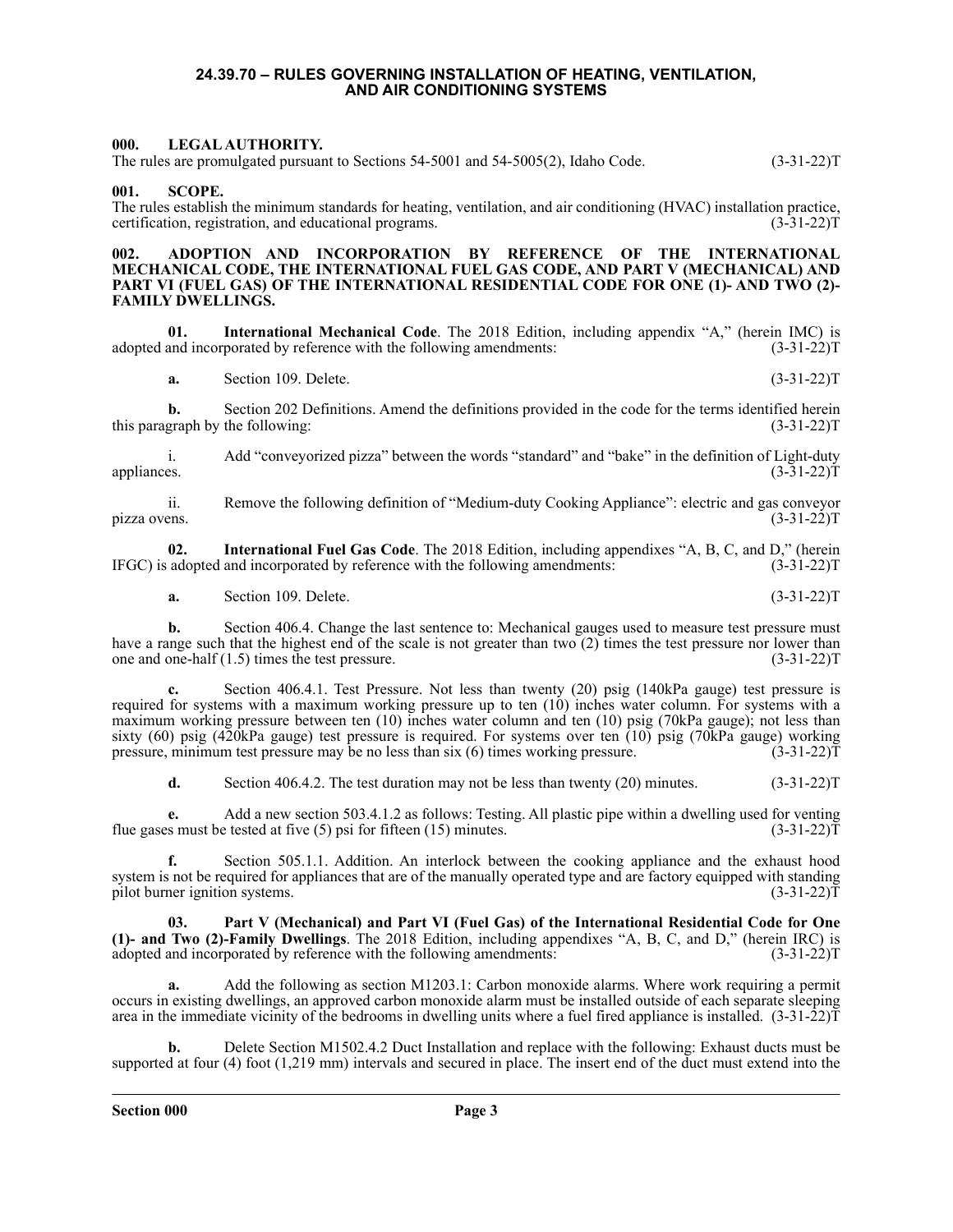adjoining duct or fitting in the direction of airflow. Ducts must not be joined with screws or similar fasteners that protrude into the inside of the duct. (3-31-22) protrude into the inside of the duct.

**c.** Section G2417.4 (406.4). Change the last sentence to: Mechanical gauges used to measure test pressure must have a range such that the highest end of the scale is not greater than two (2) times the test pressure nor lower than one and one-half (1.5) times the test pressure. (3-31-22)T

**d.** Section G2417.4.1 (406.4.1). Test Pressure. Not less than twenty (20) psig (one hundred forty (140) kPa gauge) test pressure is required for systems with a maximum working pressure up to ten (10) inches water column. For systems with a maximum working pressure between ten (10) inches water column and ten (10) psig (seventy (70) kPa gauge), not less than sixty (60) psig (four hundred twenty (420) kPa gauge) test pressure is required. For systems over ten (10) psig (seventy (70) kPa gauge) working pressure, minimum test pressure may be<br>no less than six (6) times working pressure. (3-31-22) no less than six  $(6)$  times working pressure.

**e.** Section G2417.4.2 (406.4.2). The test duration may not be less than twenty (20) minutes.

 $(3-31-22)T$ 

**f.** Add a new section G2427.4.1.2 as follows: Testing. All plastic pipe within a dwelling used for venting flue gases must be tested at five (5) psi for fifteen (15) minutes. (3-31-22)T

#### <span id="page-3-0"></span>**003. CHANGES IN NAME AND ADDRESS.**

Whenever a change of name or mailing address occurs for a certified contractor, journeyman, specialty journeyman, specialty contractor, registered apprentice, or specialty apprentice, the Board must be notified immediately, in writing, of the change. Documentation confirming the change of name must be provided to the Board on request.

### (3-31-22)T

#### <span id="page-3-1"></span>**004. DEFINITIONS.**

Terms defined in Section 54-5003, Idaho Code, will have the same meaning when utilized in these rules. (3-31-22)T

**01. Recognized Jurisdiction**. A jurisdiction with an HVAC program that is recognized by the Board as being substantially equivalent to Idaho's HVAC program.

# <span id="page-3-2"></span>005. CERTIFICATES OF COMPETENCY -- ISSUANCE, RENEWAL, EXPIRATION -- REVIVAL.

**01. Issuance**. Certificates of competency will be issued in such a manner as to create a renewal date that coincides with the birth month of the individual to whom the certificate is issued and allows for renewals every three (3) years. Certificates of competency are issued for a period of no less than one (1) year and no more than (3) three years. The fee for issuance of certificates of competency will be prorated based on the number of months for which the certificate is issued. (3-31-22)T

**02. Renewal**. Certificates of competency will be renewed using the birth month of the individual to whom the certificate is issued as the expiration date. Certificates of competency are renewed for a period of no less than one (1) year and no more than three (3) years. The fee for renewal of certificates of competency will be prorated based on the number of months for which the certificate is issued.  $(3-31-22)$ based on the number of months for which the certificate is issued.

**03. Expiration-Revival**. Revived certificates will be issued in such a manner as to create a renewal date that coincides with the birth month of the applicant so as to create a staggered system of renewal. (3-31-22)T

### <span id="page-3-3"></span>**006. -- 010. (RESERVED)**

#### <span id="page-3-4"></span>**011. HVAC CONTRACTOR AND SPECIALTY CONTRACTOR CERTIFICATE OF COMPETENCY - REQUIREMENTS.**

**01. Bond**. Applicants must provide a compliance bond in the amount of two thousand dollars (\$2,000). h bond is required to be effective for the duration of the contractor licensing period. (3-31-22) Any such bond is required to be effective for the duration of the contractor licensing period.

**02. Qualification**. Applicants must provide proof, satisfactory to the Board, of having legally acted as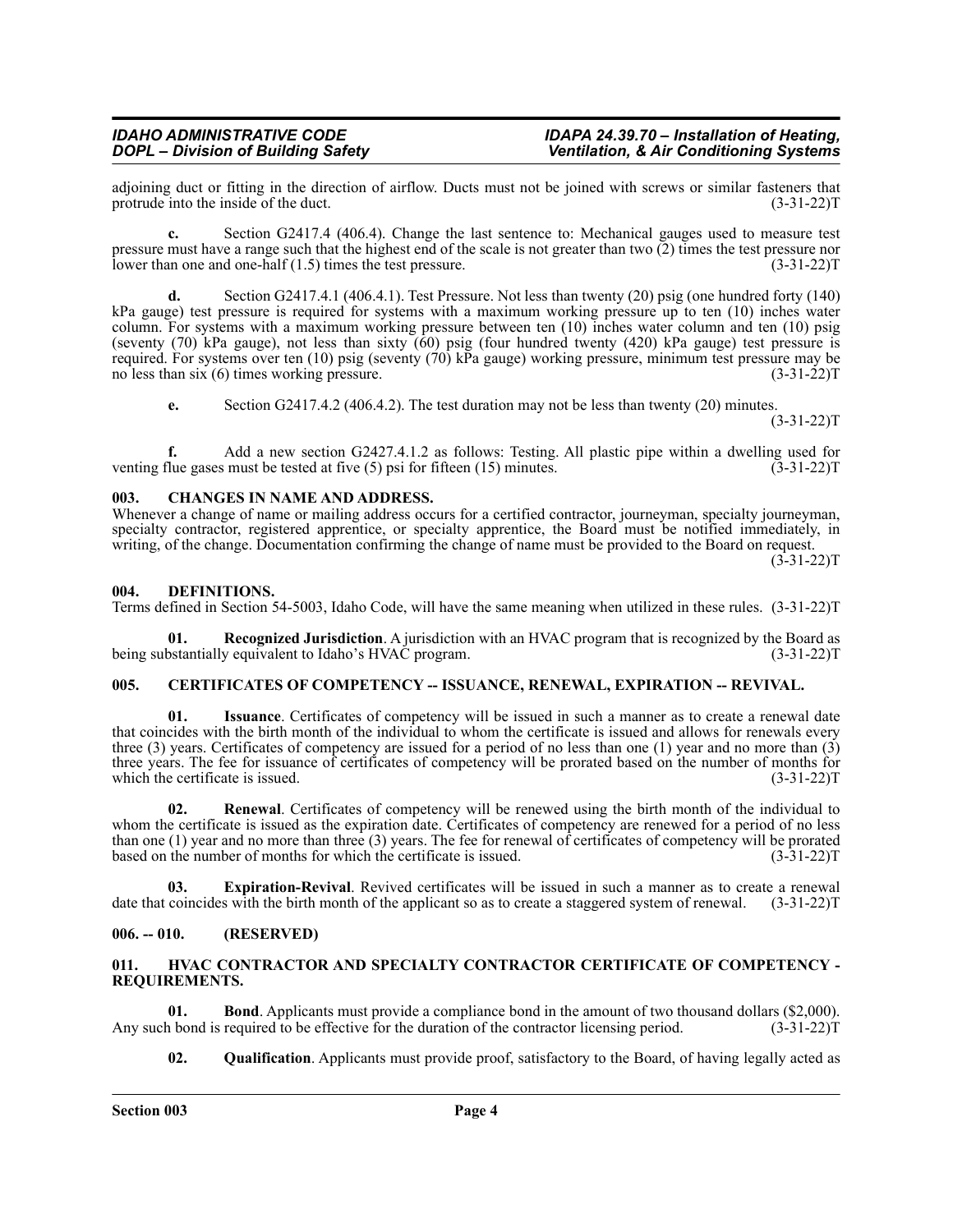### *IDAHO ADMINISTRATIVE CODE IDAPA 24.39.70 – Installation of Heating,* **Ventilation, & Air Conditioning Systems**

an HVAC journeyman or HVAC Specialty for a period of not less than twenty-four (24) months. (3-31-22)T

**a.** An applicant for a contractor or specialty contractor certificate of competency shall first obtain an uneversity contractor or specialty journeyman certificate of competency in accordance with these rules. (3-31-22) Idaho journeyman or specialty journeyman certificate of competency in accordance with these rules.

**b.** An applicant for a contractor certificate of competency who has never been previously licensed as a journeyman or specialty journeyman in a Recognized Jurisdiction shall provide proof of four (4) years of experience performing HVAC work of a nature equivalent to that which an HVAC journeyman or specialty journeyman in Idaho must demonstrate to qualify for a contractor certificate of competency. Proof of such work experience may be provided by the submission of three (3) sworn affidavits from individuals attesting that the applicant has had at least four (4) years' experience performing such work. (3-31-22)  $\frac{1}{2}$  four (4) years' experience performing such work.

**03. Examination**. Applicants for certification as HVAC contractors must successfully complete the examination designated by the Board. (3-31-22)T

#### <span id="page-4-0"></span>**012. HVAC JOURNEYMAN CERTIFICATES OF COMPETENCY AND EXAMINATION REQUIREMENTS.**

**01. Certificate of Competency Requirements**. To obtain a journeyman certificate of competency, an applicant shall submit to the Division sufficient evidence demonstrating the applicant has successfully completed the journeyman examination and four (4) years, defined as a minimum of eight thousand (8,000) hours of work experience as a registered apprentice making installations on the job under the supervision of a qualified journeyman. Notwithstanding the requirement that an apprentice demonstrate four (4) years of on-the-job work experience under the supervision of a qualified journeyman, any apprentice who successfully completes a Board-approved, full-time, one (1)-academic-year training course may receive credit for up to one (1) year of on-the-job work experience.

(3-31-22)T

**02. Examination Requirement**. To take the journeyman examination, an applicant must submit to the Division sufficient evidence demonstrating the applicant has successfully completed a Board-approved training course.  $(3-31-22)T$ 

**a.** An applicant may provide proof of eight (8) years, defined as a minimum of sixteen thousand (16,000) hours of HVAC work experience in lieu of successfully completed a Board-approved training course.

 $(3-31-22)T$ 

#### <span id="page-4-1"></span>**013. HVAC HEARTH SPECIALTY JOURNEYMAN CERTIFICATES OF COMPETENCY LIMITATIONS: REQUIREMENTS.**

Certification as a hearth specialty journeyman entitles the holder to install hearth appliances and the associated gas lines. Hearth Specialty Journeymen are required to meet the experience requirement and either the education or<br>examination requirement to receive a certificate of competency. (3-31-22) examination requirement to receive a certificate of competency.

**01. Experience**. Demonstrate, to the satisfaction of the board, a minimum of one (1) year experience working in the trade, in compliance with the requirements of the state in which the applicant received his supervision, or as a registered HVAC apprentice or registered HVAC specialty apprentice making HVAC installations on the job under the supervision of a qualified HVAC journeyman or qualified HVAC specialty journeyman. (3-31-22)T

**Education**. Successfully complete a board approved training course(s), such as the National Fireplace Institute program and a minimum of sixty (60) hours of education in fuel gas code and piping installation methods.  $(3-31-22)T$ 

**03. Examination**. Successfully complete an examination designated by the board. (3-31-22)T

<span id="page-4-2"></span>**014. HVAC APPRENTICE AND SPECIALTY APPRENTICE REQUIREMENTS FOR REGISTRATION.**

**01. Registration**. To become an apprentice, a person shall comply with Section 54-5012, Idaho Code.  $(3-31-22)T$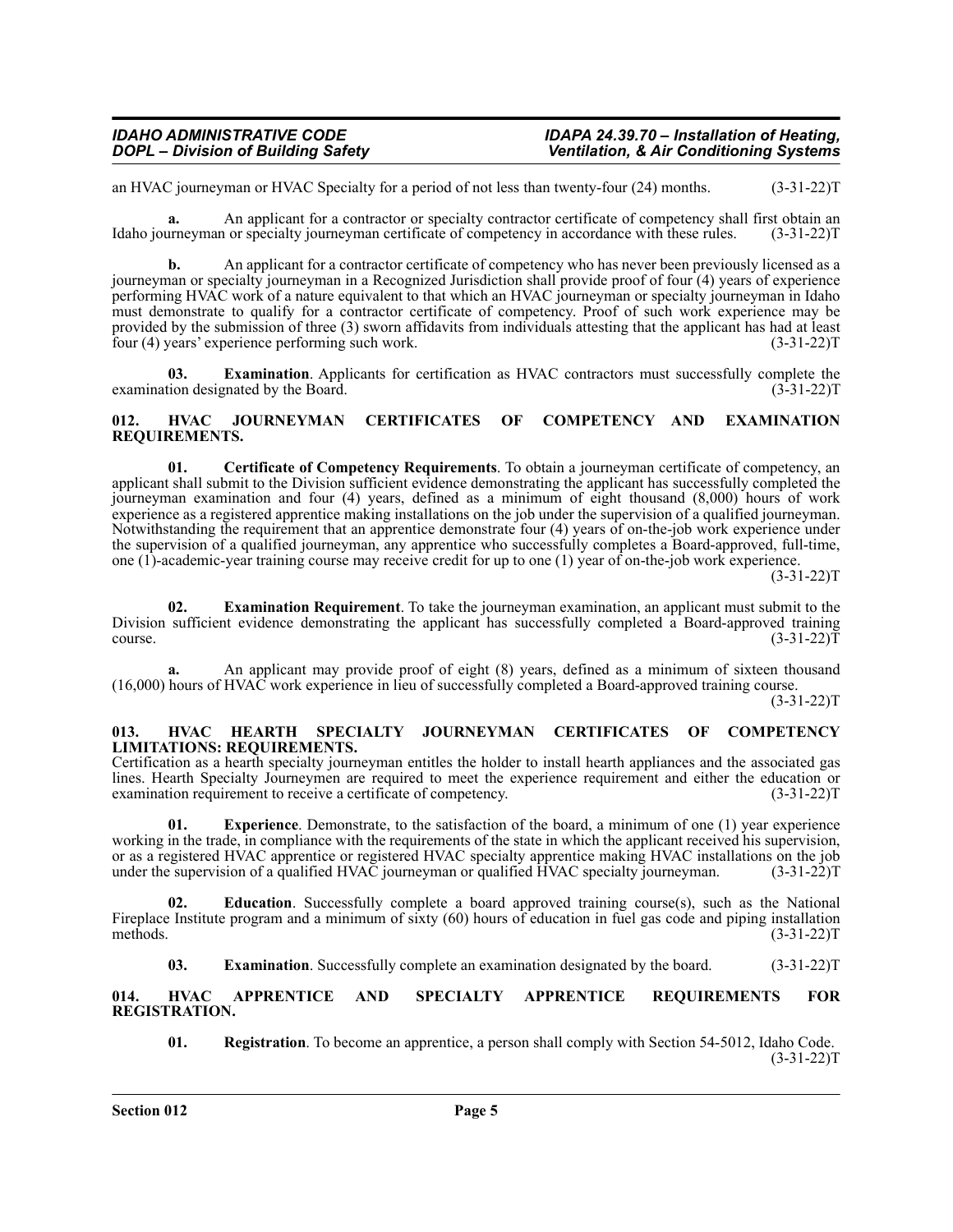**02. Supervision**. Each apprentice or specialty apprentice must work under the supervision of a certified HVAC journeyman or HVAC Specialty Journeyman. (3-31-22)T

**03. Renewal.** An apprentice shall show proof of enrollment in a Board-approved training course or completion of eight (8) hours of Board-approved continuing education for each year of the prior registration period. (3-31-22)T

#### <span id="page-5-0"></span>**015. HVAC WASTE OIL HEATING SPECIALTY JOURNEYMAN CERTIFICATES OF COMPETENCY LIMITATIONS: REQUIREMENTS.**

Certification as a waste oil heating specialty journeyman entitles the holder to install non-duct connected waste oil heaters. Waste oil heating specialty journeymen are limited to the maintenance, installation, and repair of the equipment, controls, and piping directly associated with the waste oil heater, tank, and burner only. Any plumbing, electrical, ducting, venting, or associated equipment beyond the waste oil heater, tank, and burner must be installed by others. Applicants for the waste oil heating specialty journeyman certificate of competency must: (3-31-22)T

**01. Experience**. Demonstrate to the satisfaction of the board, a minimum of one (1) year experience making waste oil heating installations under the supervision of a qualified HVAC journeyman or HVAC Waste Oil Heating specialty journeyman. (3-31-22)T

**02. Examination**. Successfully complete a waste oil burner manufacturers certification or examination ved by the board. (3-31-22) as approved by the board.

#### <span id="page-5-1"></span>**016. HVAC FUEL GAS PIPING SPECIALTY JOURNEYMAN CERTIFICATES OF COMPETENCY LIMITATIONS: REQUIREMENTS.**

Certification as fuel gas piping specialty journeyman entitles the holder to install fuel gas piping only and does not make the final termination. Appliances and the associated gas piping, chimney, and vents must be installed by others. Fuel gas specialty journeymen are required to meet the experience requirement and either the education or examination requirement to receive a certificate of competency. (3-31-22) examination requirement to receive a certificate of competency.

**01. Experience**. Demonstrate, to the satisfaction of the board, a minimum of one (1) year experience working in the trade, in compliance with the requirements of the state in which the applicant received his supervision, or as a registered HVAC apprentice or registered HVAC specialty apprentice making HVAC installations on the job under the supervision of a qualified HVAC journeyman or qualified HVAC specialty journeyman. (3-31-22)T

**02. Education**. Successfully complete a board approved training course(s), of a minimum of sixty (60) hours of education in fuel gas code and piping installation methods.

**03. Examination**. Successfully complete an examination designated by the board. (3-31-22)T

### <span id="page-5-2"></span>**017. -- 049. (RESERVED)**

### <span id="page-5-3"></span>**050. HVAC PERMITS.**

**01. HVAC Contractors and HVAC Specialty Contractors**. The Division will furnish permits to certified HVAC contractors and HVAC specialty contractors upon request. The serial numbers of such permits must be registered in the name of the HVAC contractor or HVAC specialty contractor to whom they are issued. (3-31-22)T

**02. Home Owners**. Home owners or a contract purchaser of residential property, making HVAC installations on their own residences, coming under the provisions of Section 54-5002, Idaho Code, must secure an HVAC permit by making application to the Division as provided in Section 54-5016, Idaho Code. (3-31-22)T

**03. Transferring a Permit**. A HVAC permit may be transferred to another eligible party if such party provides to the Division written authorization signed and notarized by the original permit holder consenting to the transfer itself as well as assignment of all the responsibilities and conditions incorporated into the original permit issuance. A permit may be transferred to the owner of the property on which the HVAC work is to be performed and for which the permit was issued for such owners' designated legal agent, in cases where the property owner has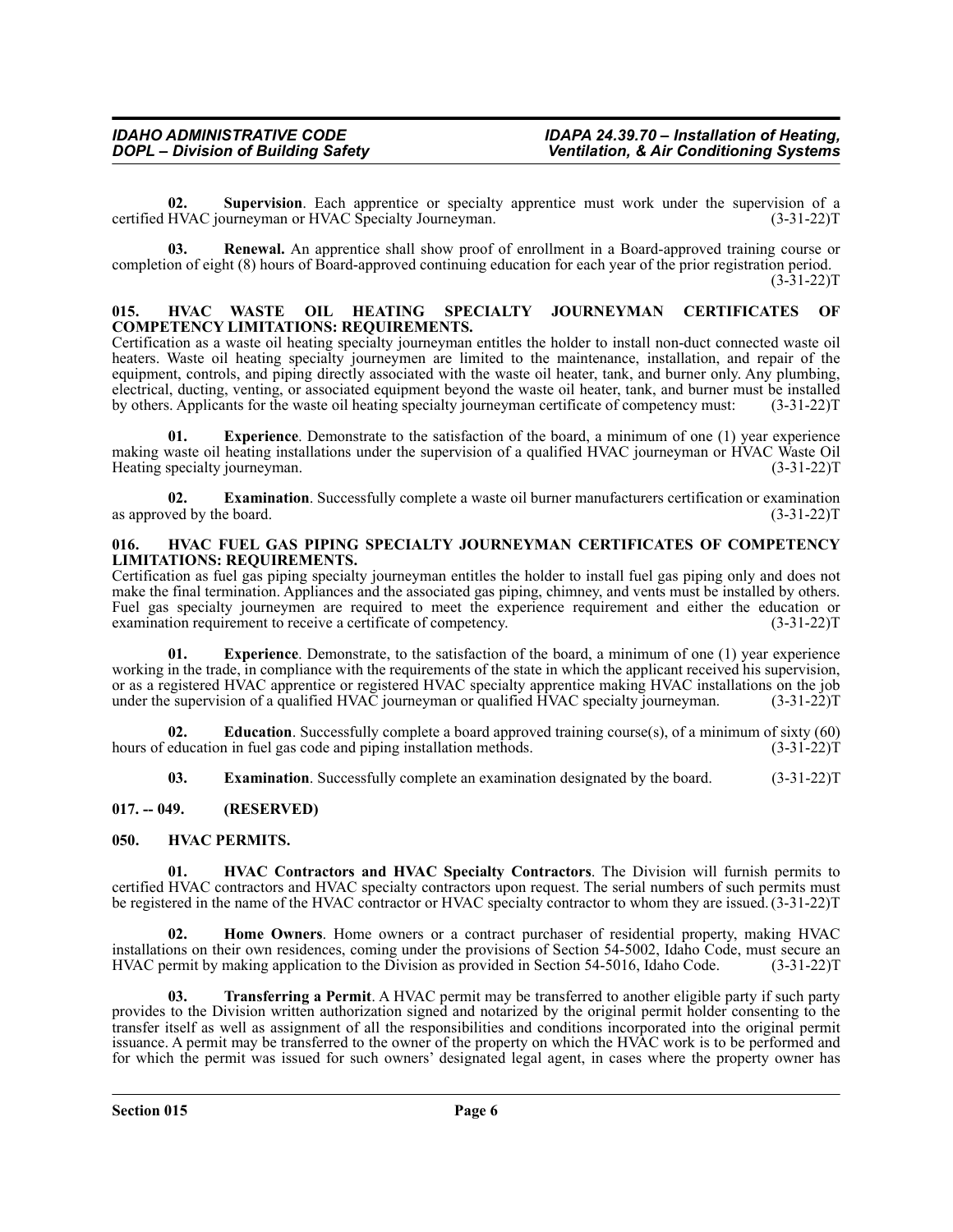#### *IDAHO ADMINISTRATIVE CODE IDAPA 24.39.70 – Installation of Heating, Ventilation, & Air Conditioning Systems*

terminated their legal relationship with the HVAC contractor who originally obtained the permit. An administrative fee in the amount of forty-five dollars (\$45) for the transfer of a permit will be assessed by the Division. (3-31-22)T

#### <span id="page-6-0"></span>**051. HVAC PERMIT FEE SCHEDULE.**

Permit fees are to cover the cost of inspections as provided by Section 54-5017, Idaho Code. Any person, partnership, company, firm, association, or corporation making an installation must pay to the Division a permit fee as provided in the following schedule: (3-31-22) the following schedule:

**01. Residential**. Includes all buildings with HVAC systems being installed on each property. The following permit fees apply to all residential installations:

| <b>Type</b>                                                                                                                                                                                                                                                                                                                                                                     | Fee                                                                                               |
|---------------------------------------------------------------------------------------------------------------------------------------------------------------------------------------------------------------------------------------------------------------------------------------------------------------------------------------------------------------------------------|---------------------------------------------------------------------------------------------------|
| Base permit                                                                                                                                                                                                                                                                                                                                                                     | \$100                                                                                             |
| Furnace, furnace-air conditioner combination, heat pump, air conditioner, evapo-<br>rative cooler, unit heater, space heater, decorative gas-fired appliance, incinera-<br>tor, boiler, pool heater, mini-split system, free-standing solid-fuel stove, factory-<br>built gas fireplace, or similar fixture or appliance, including ducts, vents, and<br>flues attached thereto | Plus \$30 per first fixture or appli-<br>ance<br>Plus \$15 per additional fixture or<br>appliance |
| Exhaust duct or ventilation duct, including dryer vents, range hood vents, cook<br>stove vents, bath fan vents, and similar exhaust ducts or ventilation ducts                                                                                                                                                                                                                  | Plus \$15 per first duct<br>Plus \$5 per additional duct                                          |
| Fuel gas piping system                                                                                                                                                                                                                                                                                                                                                          | Plus \$5 per appliance outlet                                                                     |
| Hydronic systems                                                                                                                                                                                                                                                                                                                                                                | Plus \$5 per zone                                                                                 |

 $(3-31-22)T$ 

### **02. Miscellaneous**. The following permit fees apply for the types of permits listed:

| Type                            | Fee                                                                |  |
|---------------------------------|--------------------------------------------------------------------|--|
| Requested inspection            | \$65 per hour or portion thereof plus costs of out-of-state travel |  |
| Mobile or manufactured home     | \$65 per inspection                                                |  |
| Modular building                |                                                                    |  |
| Plan check or technical service | \$65 per hour or portion thereof                                   |  |

 $(3-31-22)T$ 

**03. Other Installations Including Industrial and Commercial**. The permit fees listed in this Subsection apply to installations not specifically mentioned elsewhere in this schedule. The HVAC system cost is the cost to the owner of labor charges and other costs incurred to complete the installation of equipment and materials installed as part of the HVAC system. All permit fees calculated under this Subsection are based on the total HVAC system cost, which must be listed on the permit.

| <b>HVAC System Cost</b> | Fee                                                     |
|-------------------------|---------------------------------------------------------|
| Up to \$10,000          | \$60 plus 2% of HVAC system cost                        |
| \$10,000 to \$100,000   | \$260 plus 1% of HVAC system cost exceeding \$10,000    |
| Over \$100,000          | \$1,160 plus 5% of HVAC system cost exceeding \$100,000 |

 $(3-31-22)T$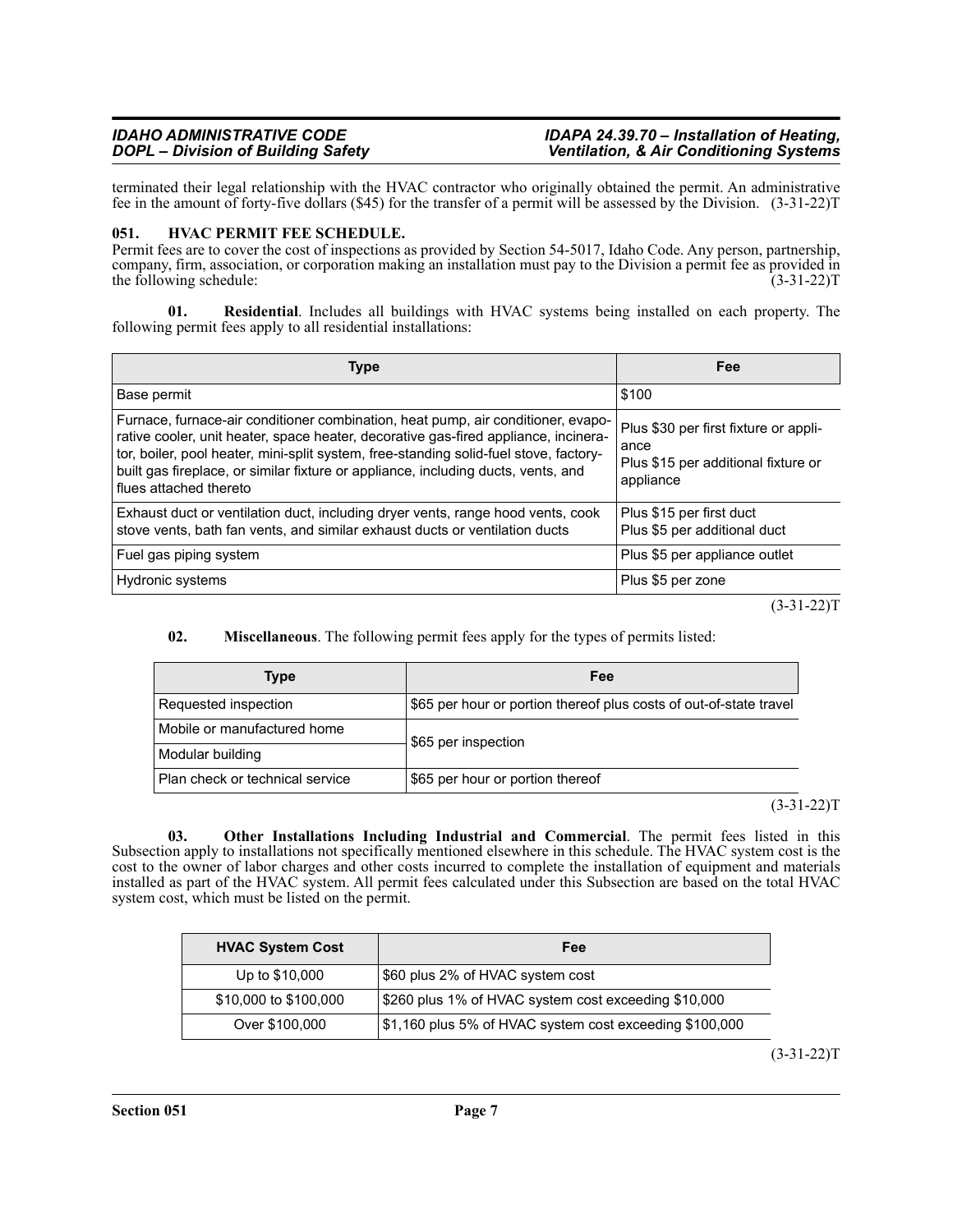#### <span id="page-7-0"></span>**052. REQUIRED INSPECTIONS.**

**01. Inspection Tags**. Inspectors certify to the permit holder that an inspection has been done by securely attaching the inspection tag in a prominent location. (3-31-22) from the inspection of the inspection tag in a prominent location.

**a.** Final Inspection Tags. An inspection tag indicating that a final inspection has been performed is attached when the HVAC installation as specified on the permit is complete and conforms to the requirements of the code and rules. (3-31-22)T

**b.** Inspection Tags for Unacceptable HVAC Installations. "Notice of Correction" inspection tags are to indicate that the HVAC installation is not acceptable and that corrections are required. (3-31-22)T attached to indicate that the HVAC installation is not acceptable and that corrections are required.

Work-in-Progress Tag. An inspection tag indicating that a work-in-progress inspection has been performed is attached following inspection of ground work, rough-in work, or any portion of the installation that is to be covered or otherwise concealed before completion of the entire HVAC installation as specified on the permit.  $(3-31-22)T$ 

#### <span id="page-7-1"></span>**053. CIVIL PENALTIES.**

Except for the acts described in Subsections 053.01 and 053.08 of these rules, the acts described in this section subject the violator to a civil penalty of not more than two hundred dollars (\$200) for the first offense and not more than one thousand dollars  $(\$1,000)$  for each offense that occurs thereafter within one (1) year of an earlier violation.  $(3-31-22)T$ 

**01. Heating, Ventilation, and Air Conditioning Contractor or Specialty Contractor**. Except as provided by Section 54-5001, Idaho Code, any person who acts, or purports to act, as an HVAC contractor or specialty contractor as defined by Section 54-5003(3) and 54-5003(6), Idaho Code, without a valid Idaho state HVAC contractor or specialty contractor certification is subject to a civil penalty of not more than five hundred dollars (\$500) for the first offense and not more than one thousand dollars  $(1,000)$  for each offense that occurs thereafter within one (1) year of an earlier violation. (3-31-22)T

**02. Knowingly Employing**. Knowingly employing a person who does not hold a valid Idaho HVAC certification or apprentice registration, as required by Section 54-5008, Idaho Code, to perform HVAC installations.  $(3-31-22)T$ 

**03. Certification or Registration**. Except as provided by Section 54-5001, Idaho Code, performing HVAC work as an HVAC journeyman as defined by Section 54-5003(4), Idaho Code; specialty journeyman as defined by Section 54-5003(7), Idaho Code; apprentice as defined by Section 54-5003(2), Idaho Code; or specialty apprentice as defined by Section 54-5003(5), Idaho Code, without a valid certification or registration. (3-31-22)T

**Supervision**. Working as an HVAC apprentice or specialty apprentice without the required journeyman supervision or employing an apprentice without providing the required journeyman supervision.

 $(3-31-22)T$ 

**05. Performance Outside Scope of Specialty License**. Performance of any HVAC installation, alteration, or maintenance by an HVAC specialty contractor or specialty journeyman outside the scope of the specialty certification. (3-31-22)T

**06. Fees and Permits**. Failing to pay applicable fees or properly post an HVAC permit for, or to request an inspection of, any installation, alteration, improvement, or extension of any piping, venting, ductwork, appliances and appurtenances in connection with any HVAC system or subsystems of such. (3-31-22)T

**07. Corrections**. Failure to make corrections in the time allotted in the notice on any HVAC installation as set forth in Section 54-5019, Idaho Code. (3-31-22) T

Gross Violation. In the case of continued, repeated, or gross violation of Title 54, Chapter 50, Idaho Code, or these rules, a certification revocation will be initiated for certificated individuals under this chapter